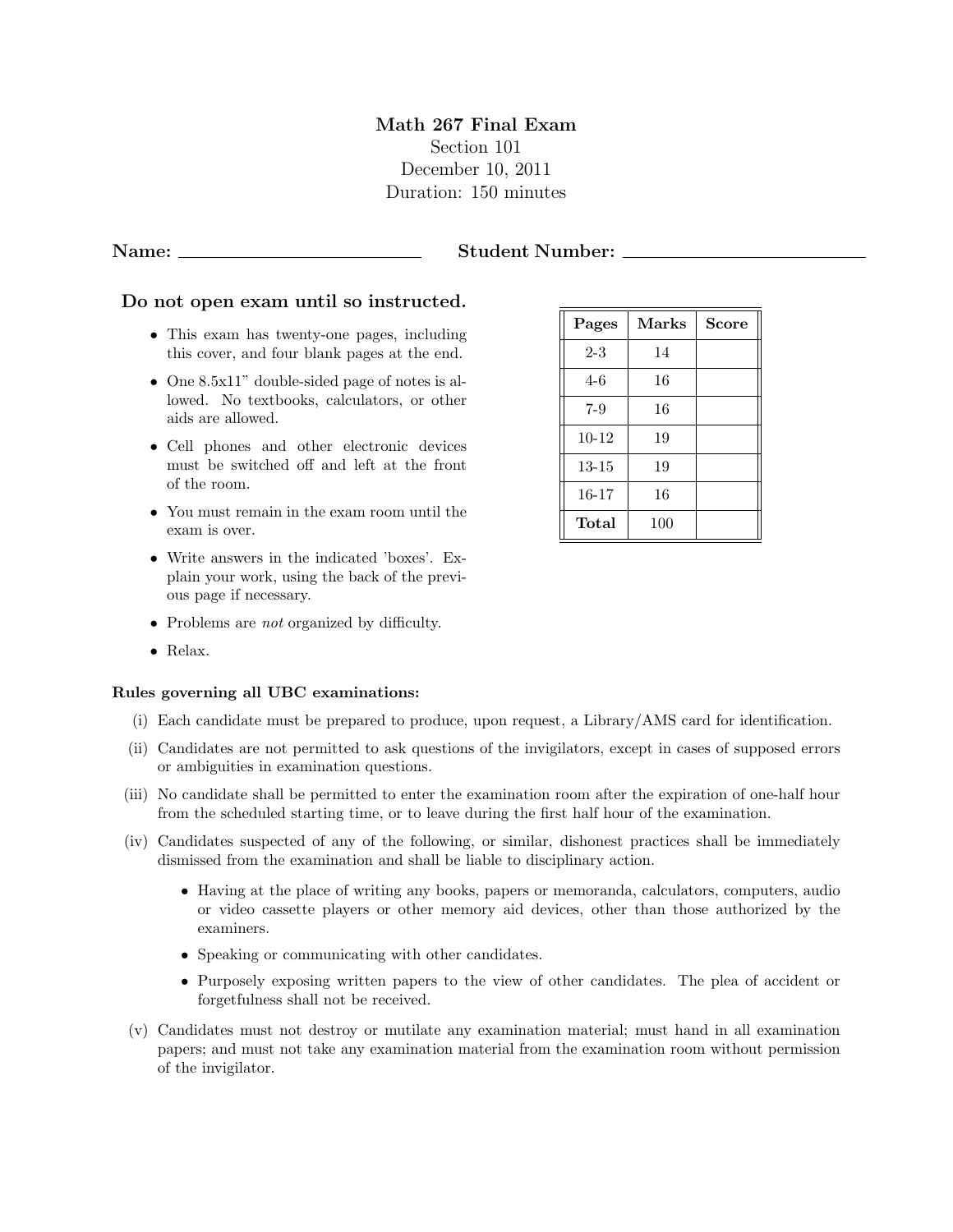# Problem 1 (4 Marks)

Plot complex numbers  $\alpha = 2e^{-i\frac{\pi}{6}}$  and  $\beta = e^{+i\frac{3\pi}{4}}$ , in the space provided. Label axes appropriately.



### Problem 2 (3 Marks)

Rewrite  $cos(x) cos(3x)$  as a simple sum of cosines.

 $cos(x) cos(3x) =$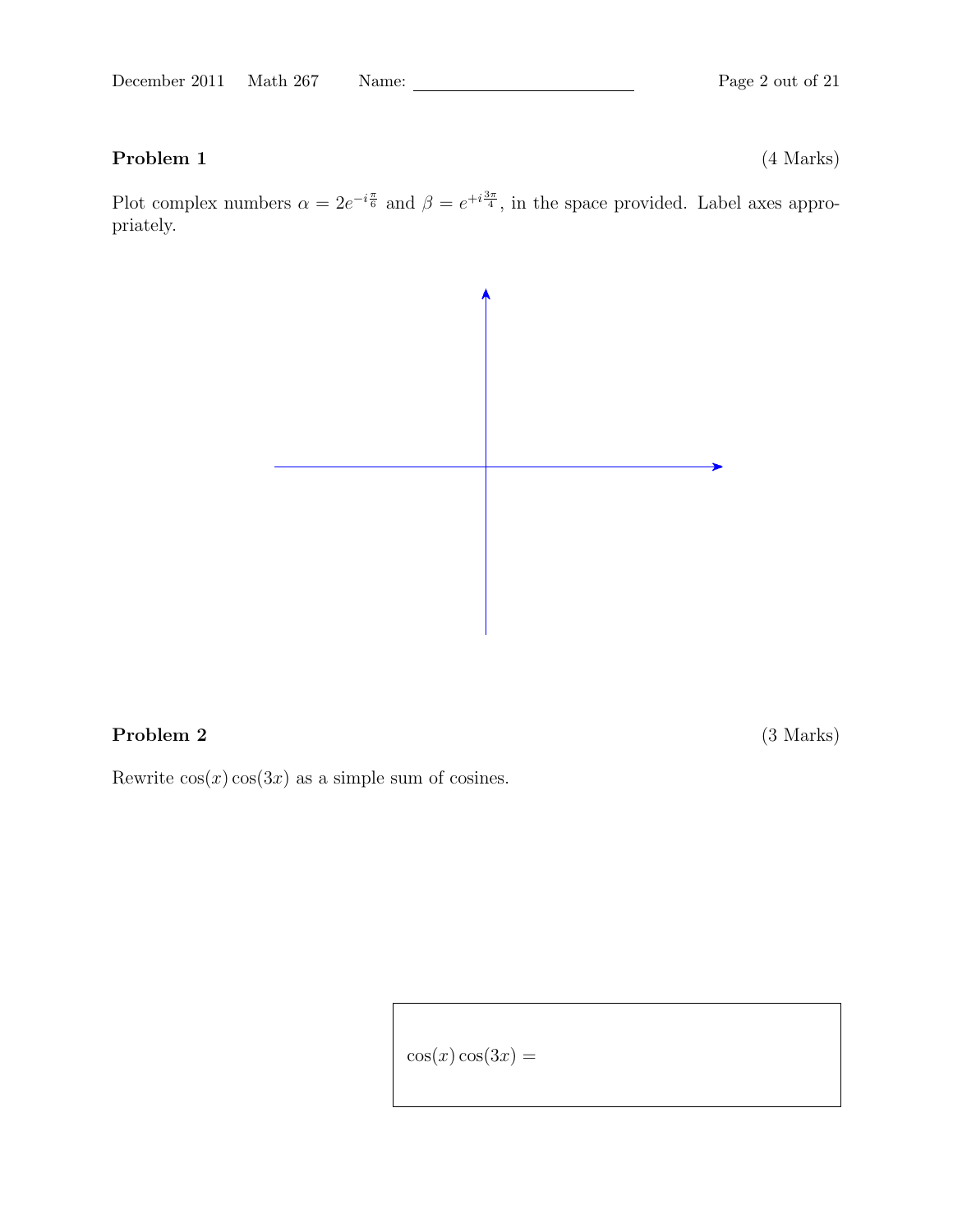Compute the sum. Write your answer in the space provided.

Part A (3 Marks)

$$
\sum_{j=-5}^{+5} (-3)^j =
$$

Part B (4 Marks)

$$
\sum_{k=-\infty}^{+\infty} \left(\frac{1}{2}\right)^{|k|} =
$$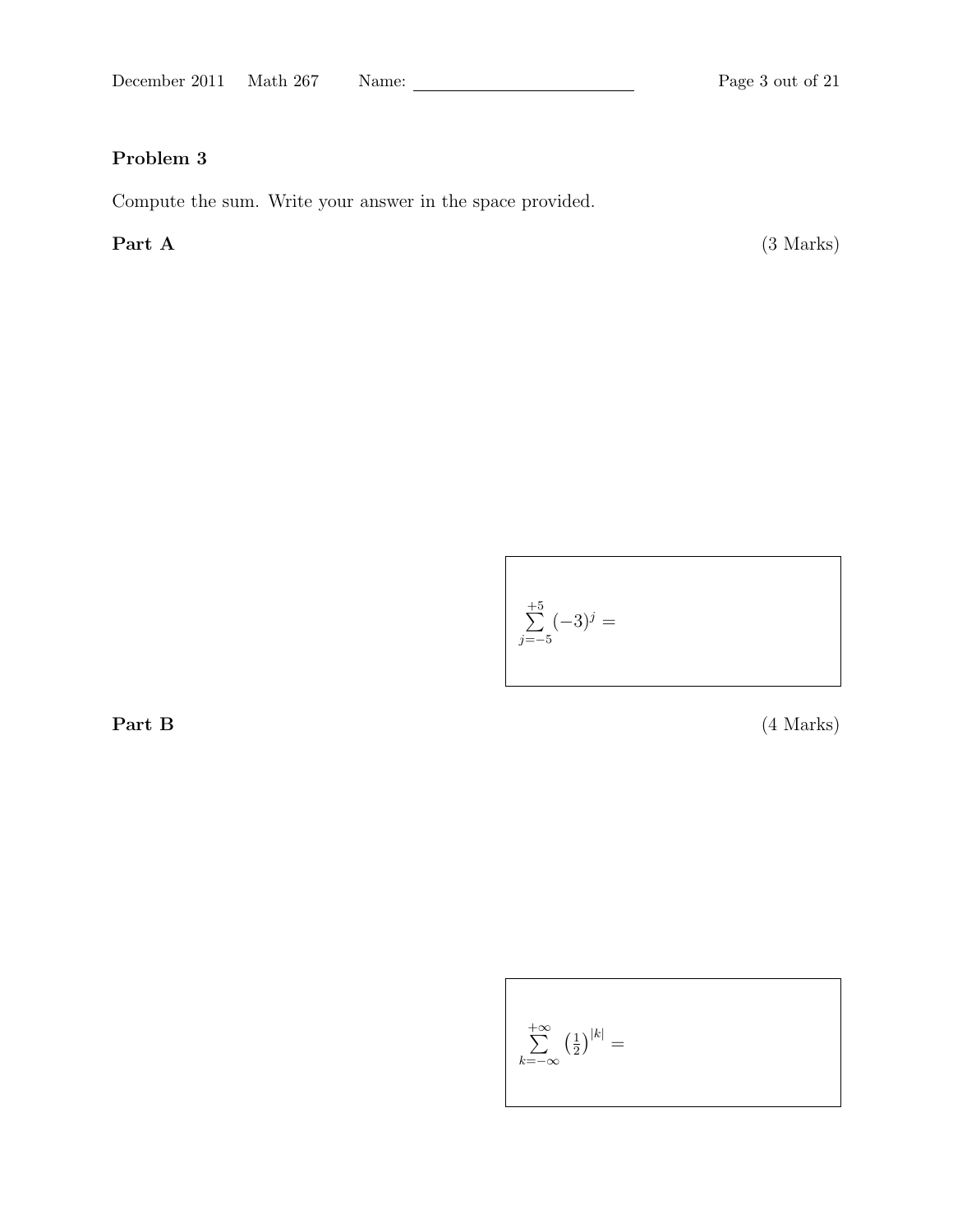For both parts of this question, consider  $g(x)$ , defined only for  $x \in [0, 2\pi]$ ,

$$
g(x) = \begin{cases} 0 & \text{for } 0 \le x \le \frac{\pi}{2} \\ 1 & \text{for } \frac{\pi}{2} < x < \pi \\ 0 & \text{for } \pi \le x \le 2\pi \end{cases}
$$

Part A (2 Marks)

For  $x \in [-2\pi, 2\pi]$ , sketch the odd extension  $g_{\text{odd}}(x)$  in the space provided,



**Part B** (6 Marks)

Compute the coefficients  $c_{k,odd}$  for the Fourier series of  $g_{odd}(x)$ .

(Continued Next Page)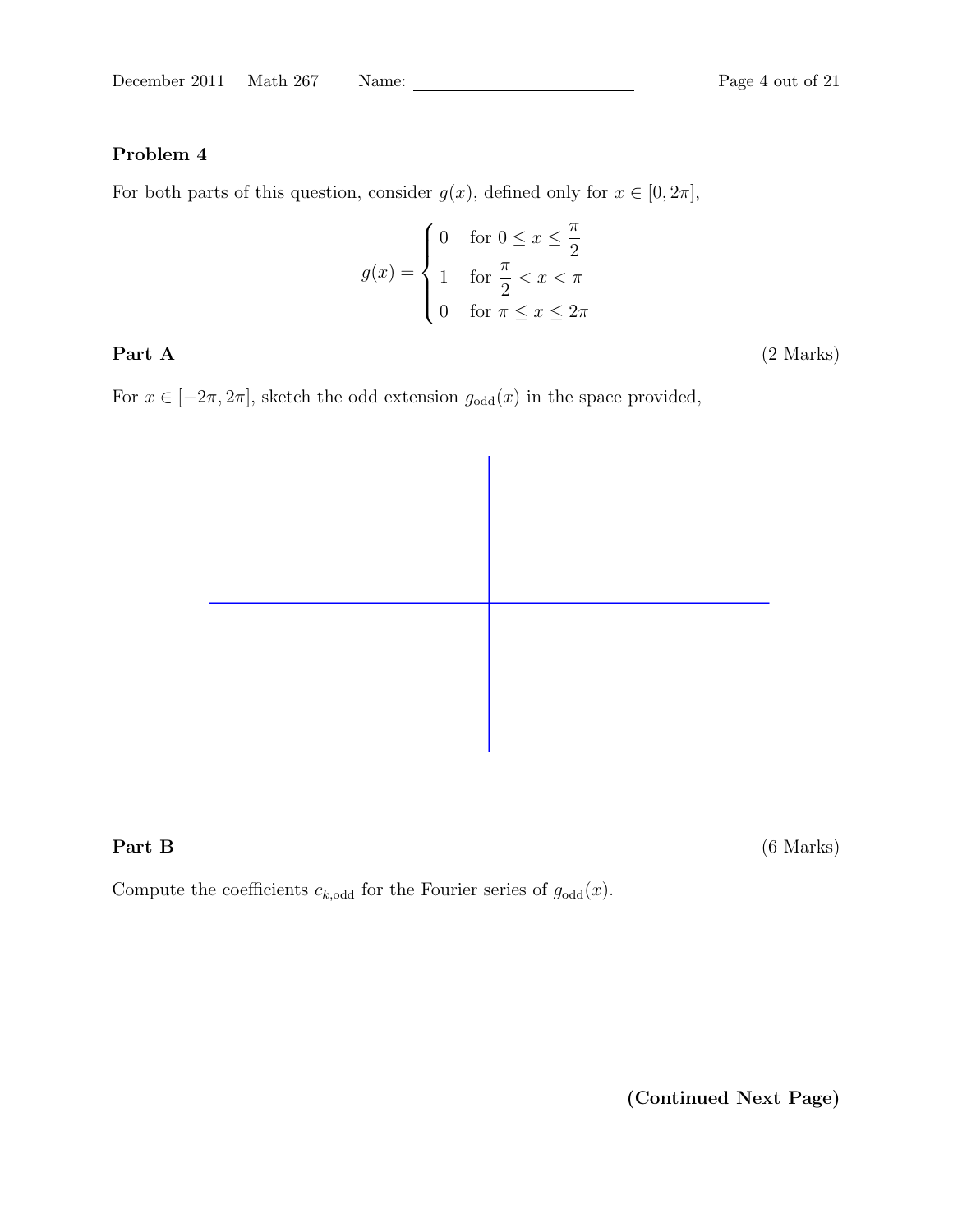(Problem 4, Part B Continued)

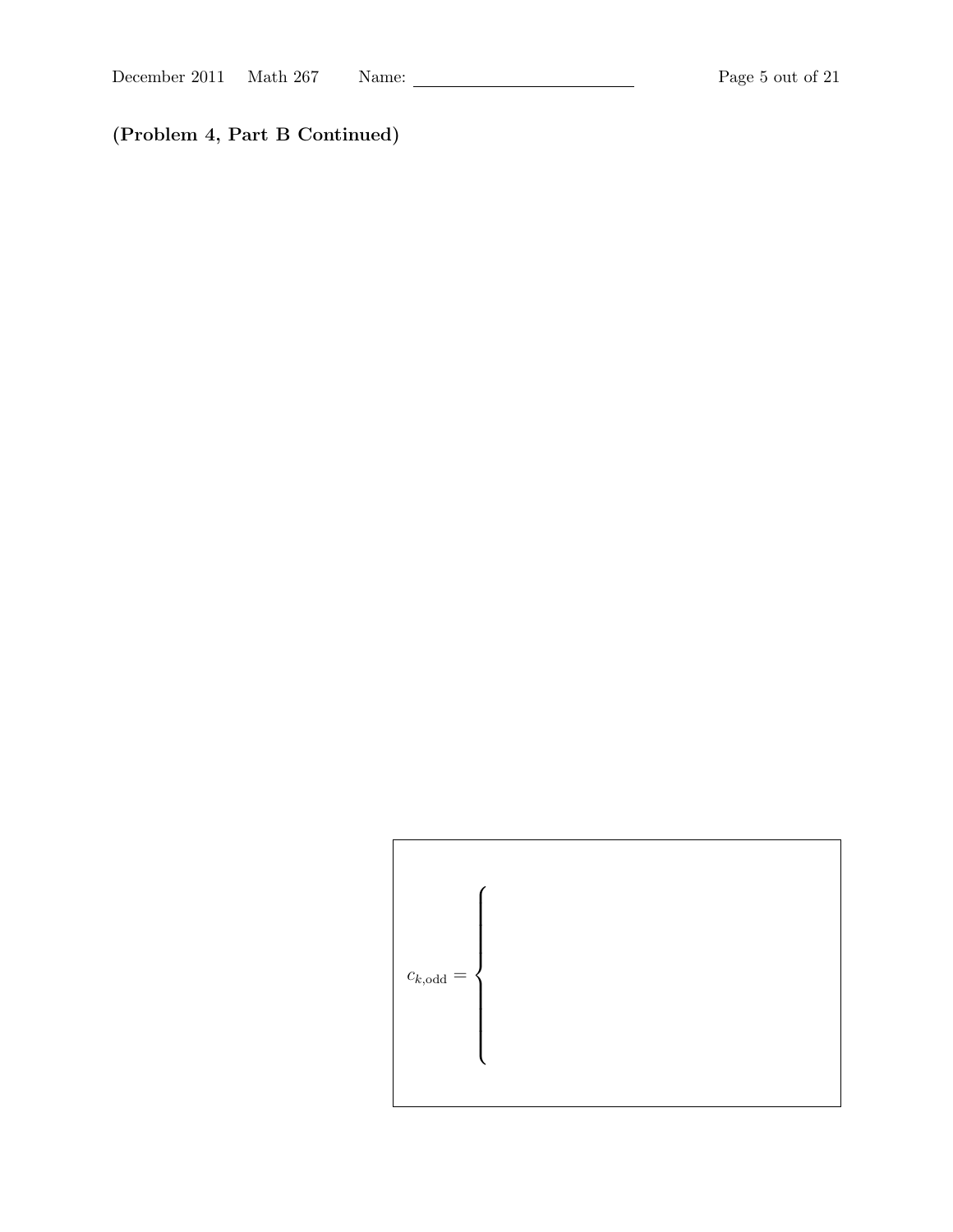# Problem 5 (8 Marks)

Solve. You may use any formula, notation or method discussed in lecture.

$$
\begin{cases}\n\partial_t^2 u(t,x) = \partial_x^2 u(t,x) \\
u(t,0) = 0 \\
u(t,1) = 0 \\
u(0,x) = \sin(2\pi x) \\
\partial_t u(0,x) = \sin(\pi x)\n\end{cases}
$$

 $\label{eq:2.1} u(t,x) =$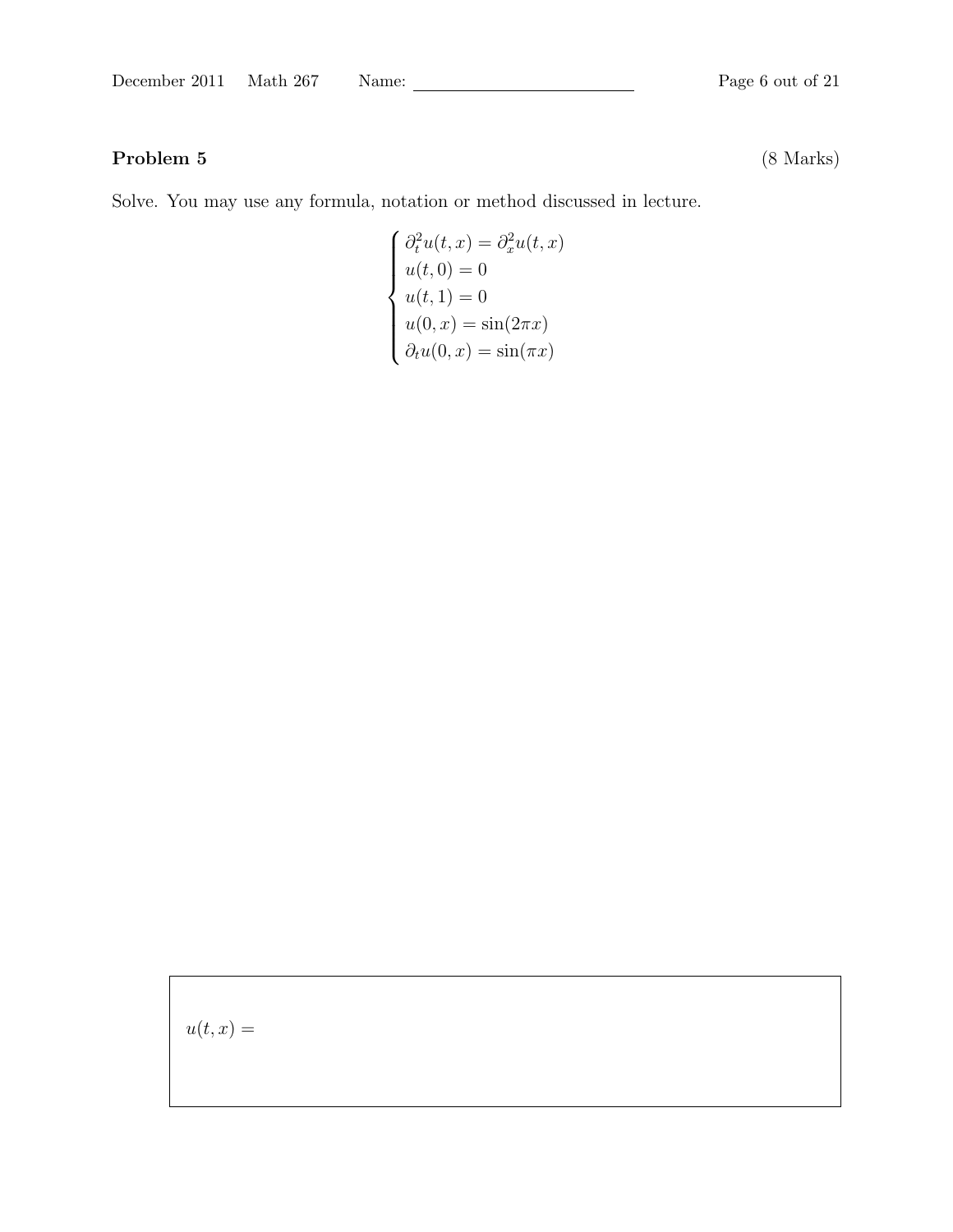Show your work. You may use any formula or shortcut discussed in lecture.

Part A (5 Marks)

Compute the Fourier transform of,

 $f(\omega) = 3 \operatorname{sinc}(\omega + 1)$ 

 $\mathcal{F}[f(\omega)](t) =$ 

(Continued Next Page)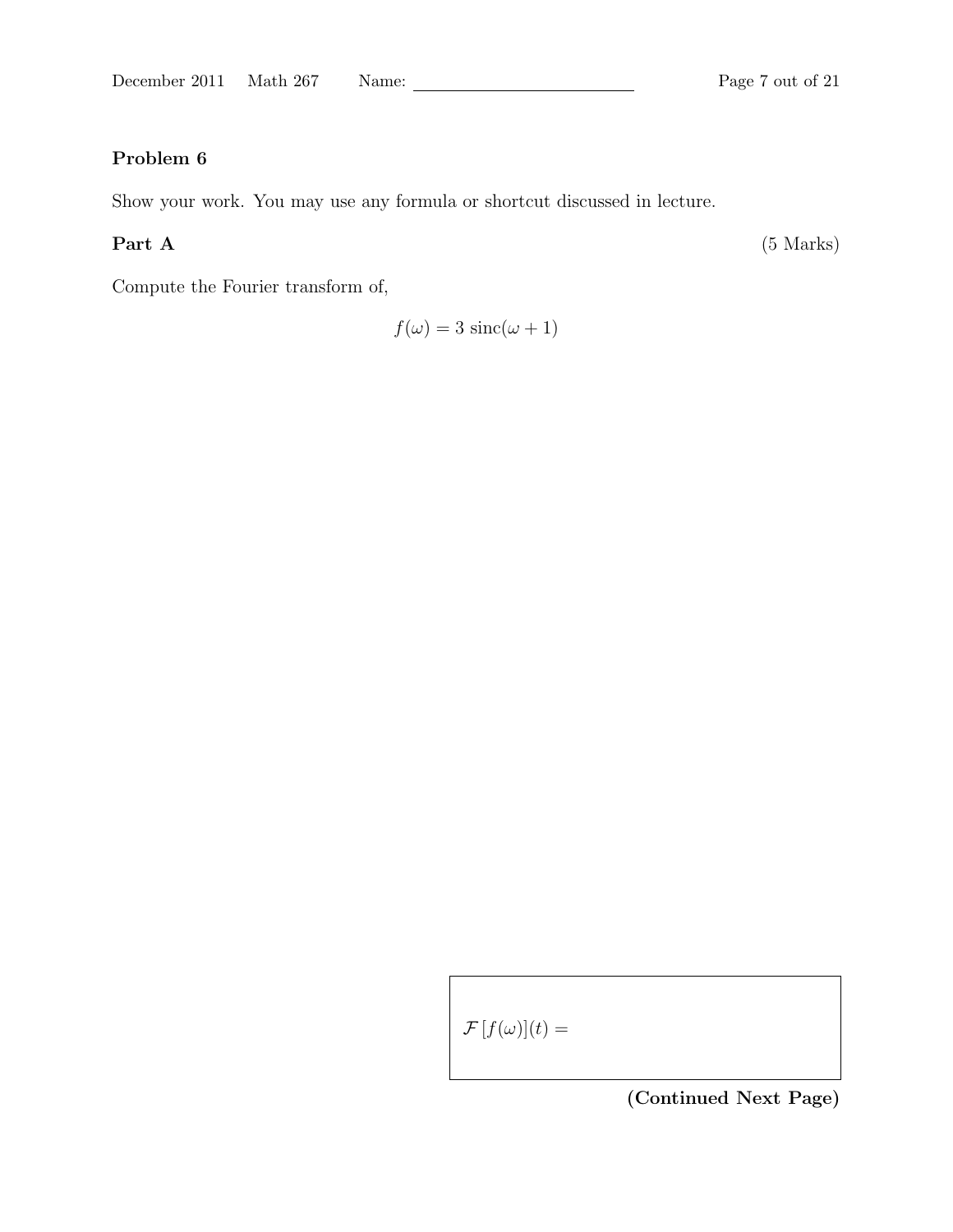Part B (6 Marks)

Compute the Fourier transform of,

$$
g(t) = e^{it} e^{-t} u(t)
$$

 $\mathcal{F}\left[g(t)\right](\omega) =$ 

(Continued Next Page)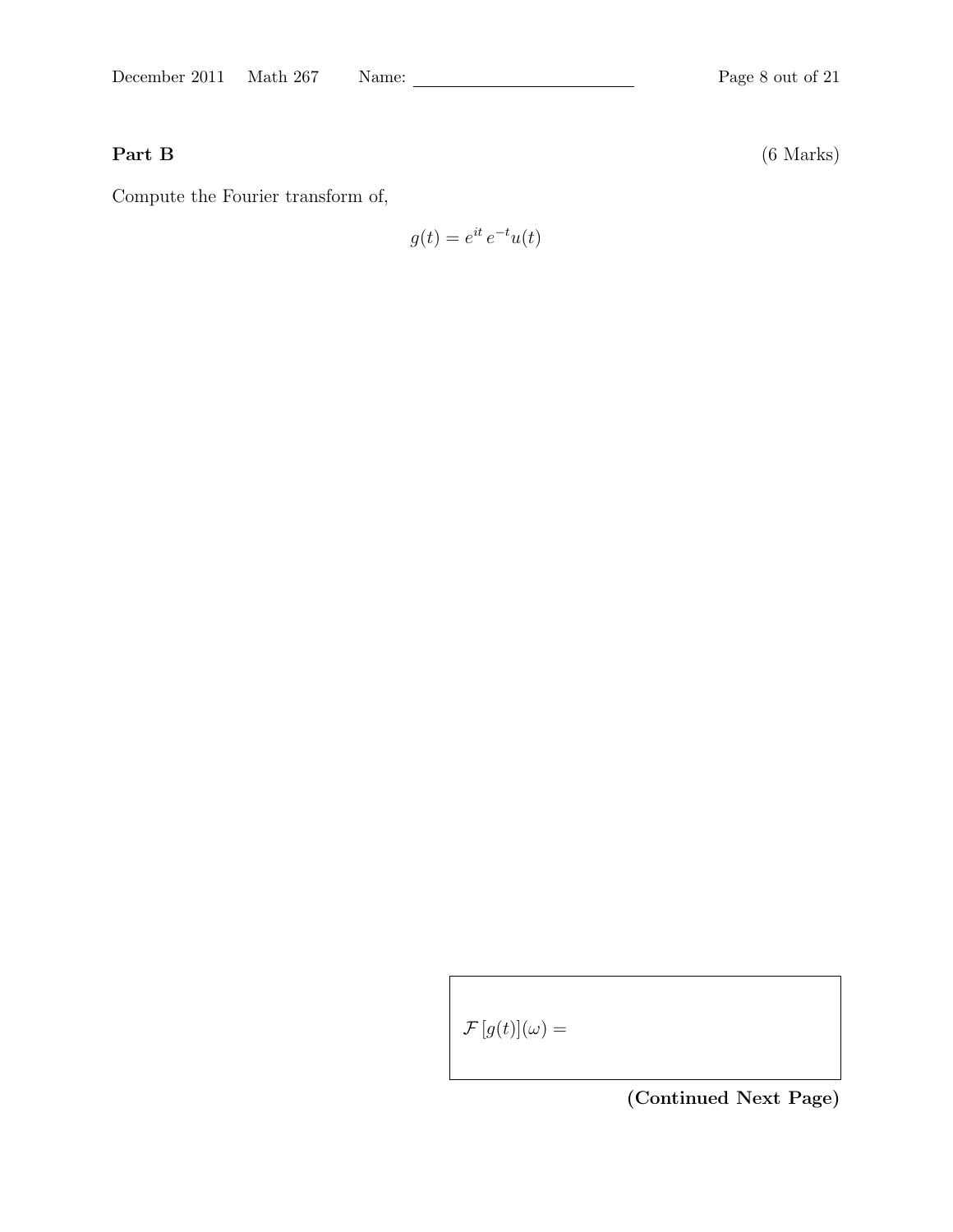Part C (5 Marks)

Compute the Fourier transform of  $h(t)$ ,



Hint: One way to find the transform of h starts by finding the transform of  $\frac{dh}{dt}$ .

 $\mathcal{F}[h(t)](\omega) =$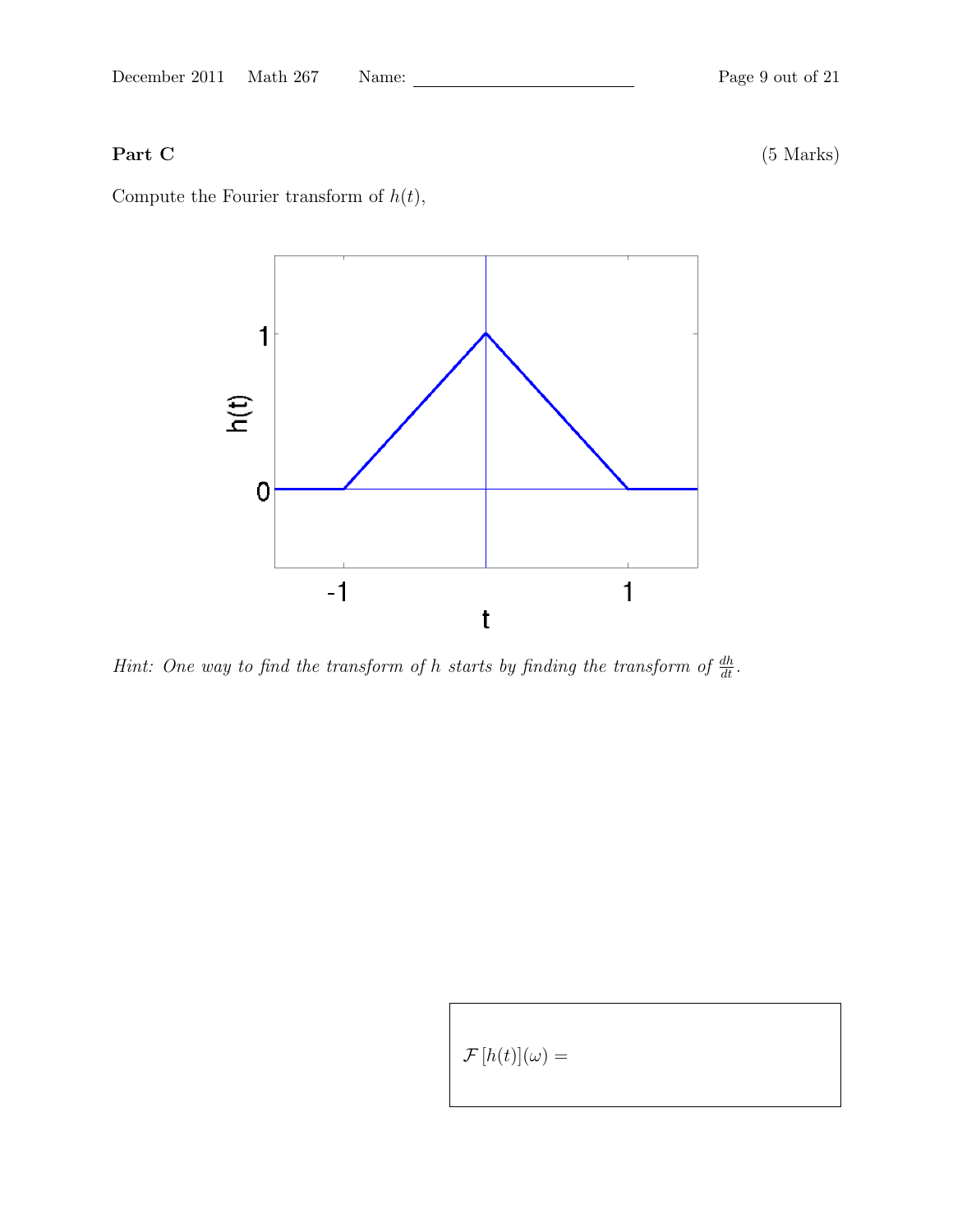Using the definition of convolution, compute,

 $(q * q)(x)$ , where,  $q(x) = x u(x)$ 

 $(q * q)(x) =$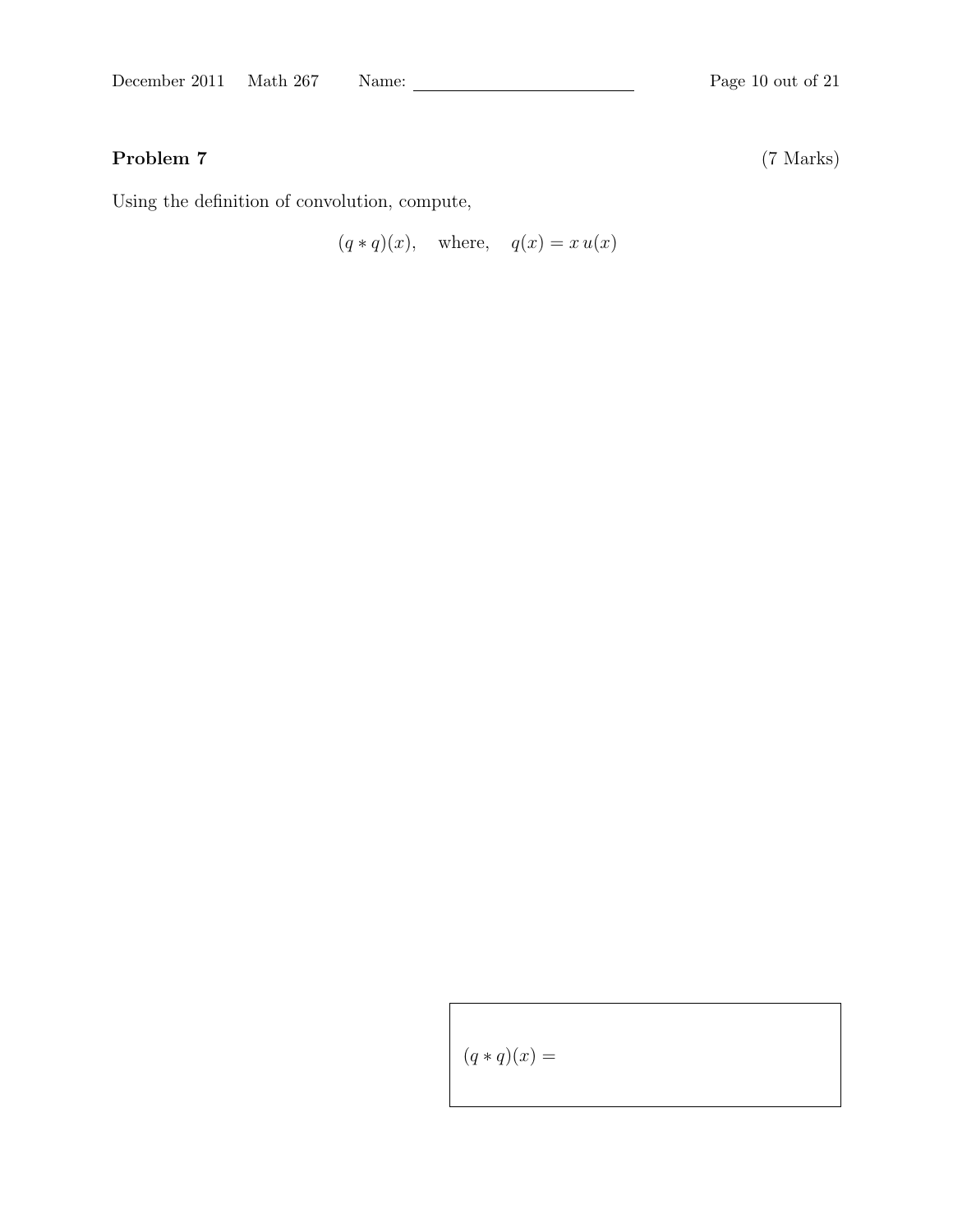# Problem 8 (6 Marks)

Compute  $(f \otimes g)[n]$ , where the discrete-time signals  $f[n]$  and  $g[n]$  are given by,



Hint: You may leave your answer in terms of  $g[n]$ .

 $(f \circledast g)[n] =$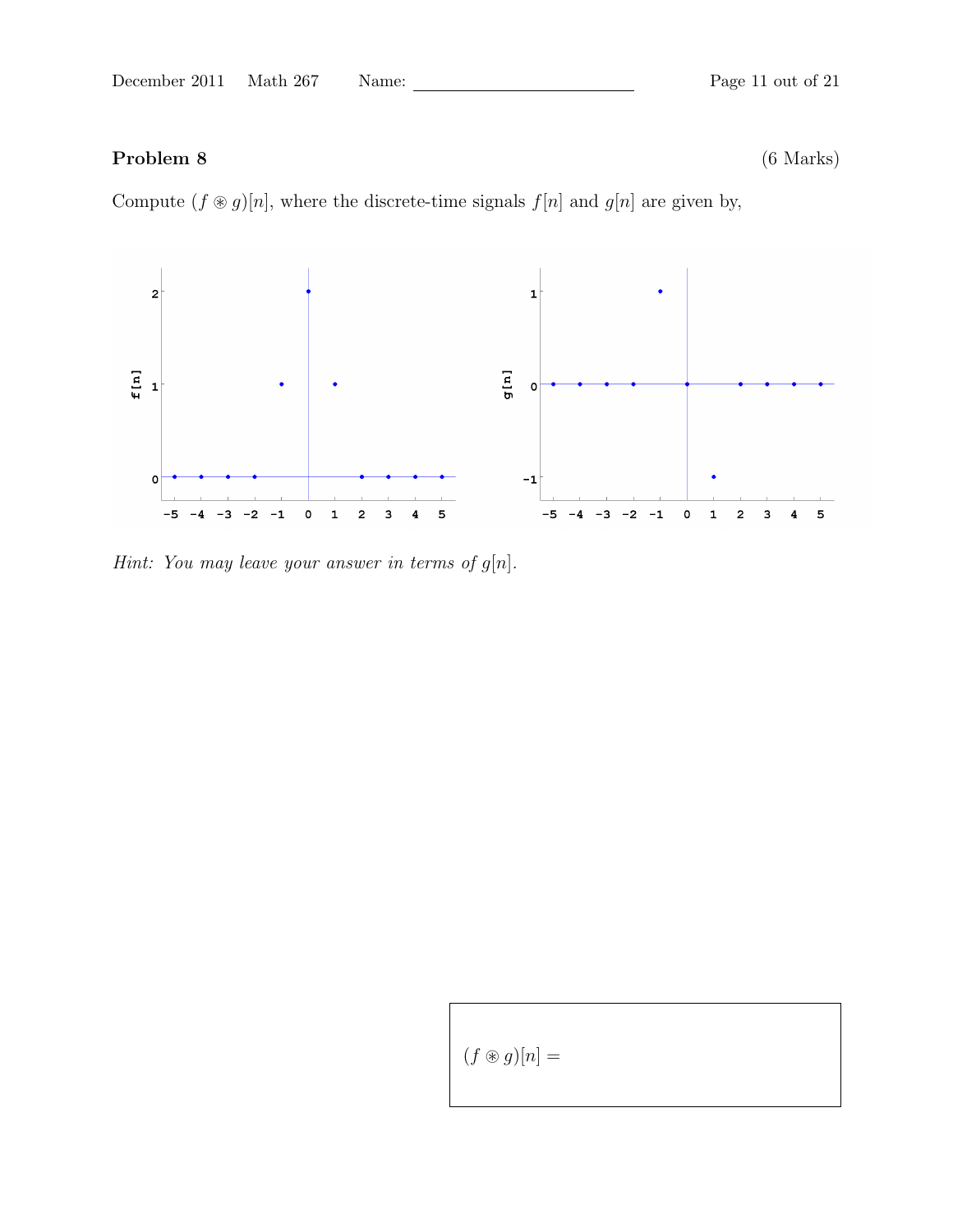# Problem 9 (6 Marks)

Using the definition, compute the DTFT of  $x[n]=2^{-n}u[n+2]$ 

 $\widehat{x}_{DT}(\omega) =$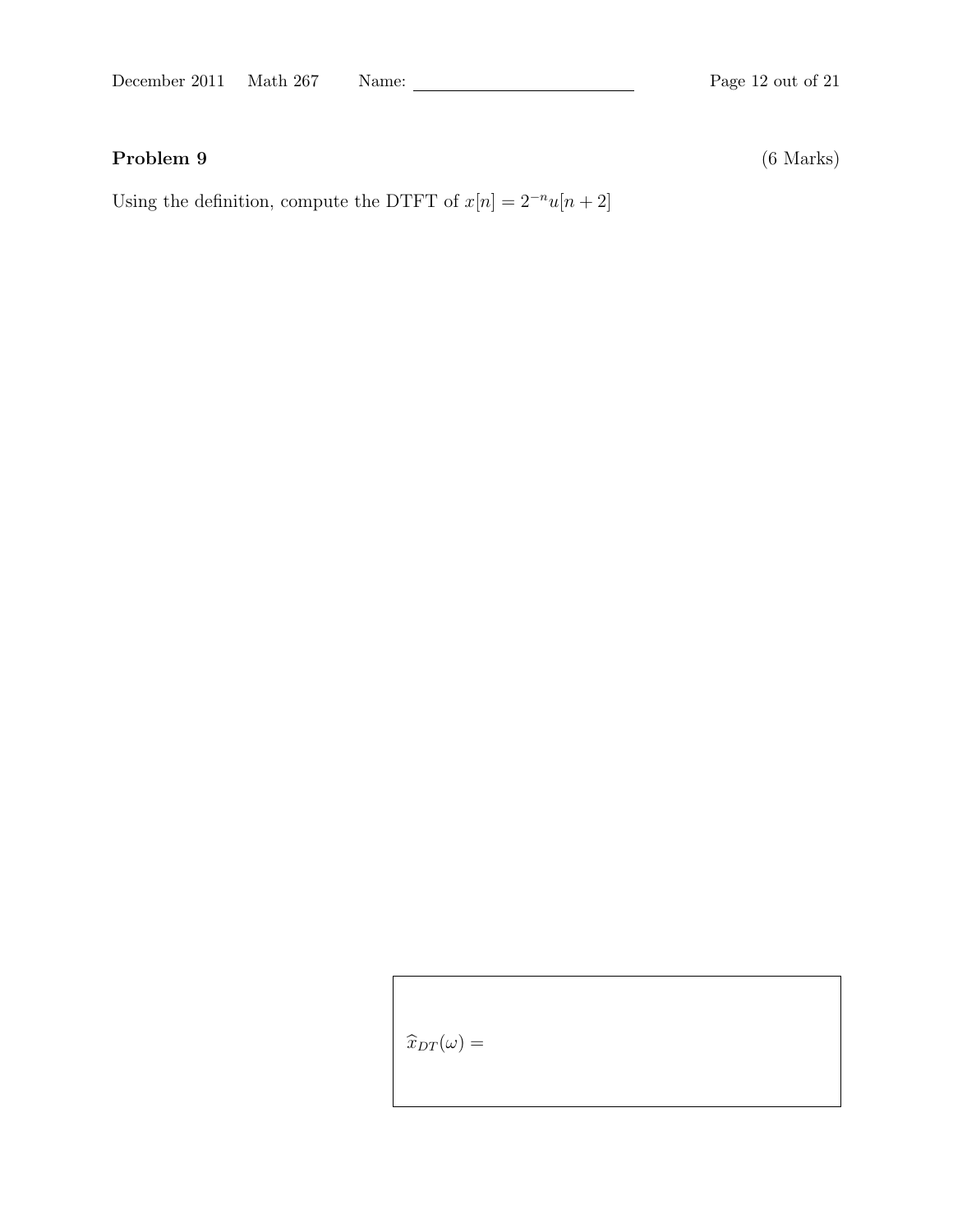Consider the discrete-time LTI described by the difference equation,

$$
y[n] - y[n-1] = x[n] + x[n-1]
$$

Part A (7 Marks)

Use the difference equation to find the impulse response,  $h[n]$ , with  $h[-1] = 0$ .

$$
h[n] = \left\{
$$

(Continued Next Page)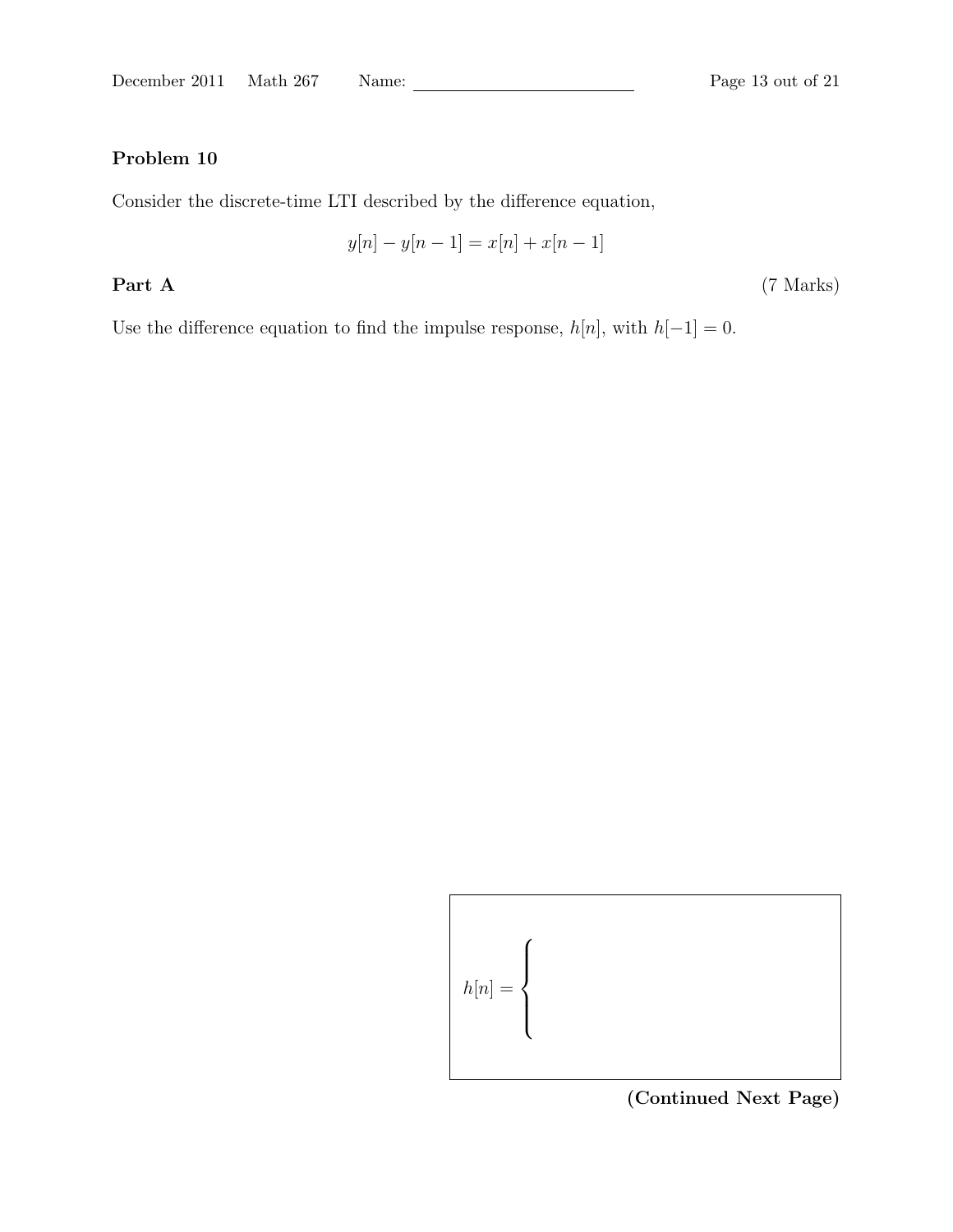Part B (1 Marks)

Is your answer to Part A right-sided, left-sided, neither, or both?

Part C (7 Marks)

Use the difference equation and your answer to Part B to find the system function,  $H(z)$ .

 $\overline{\phantom{a}}$ 

$$
H(z) =
$$
  
ROC =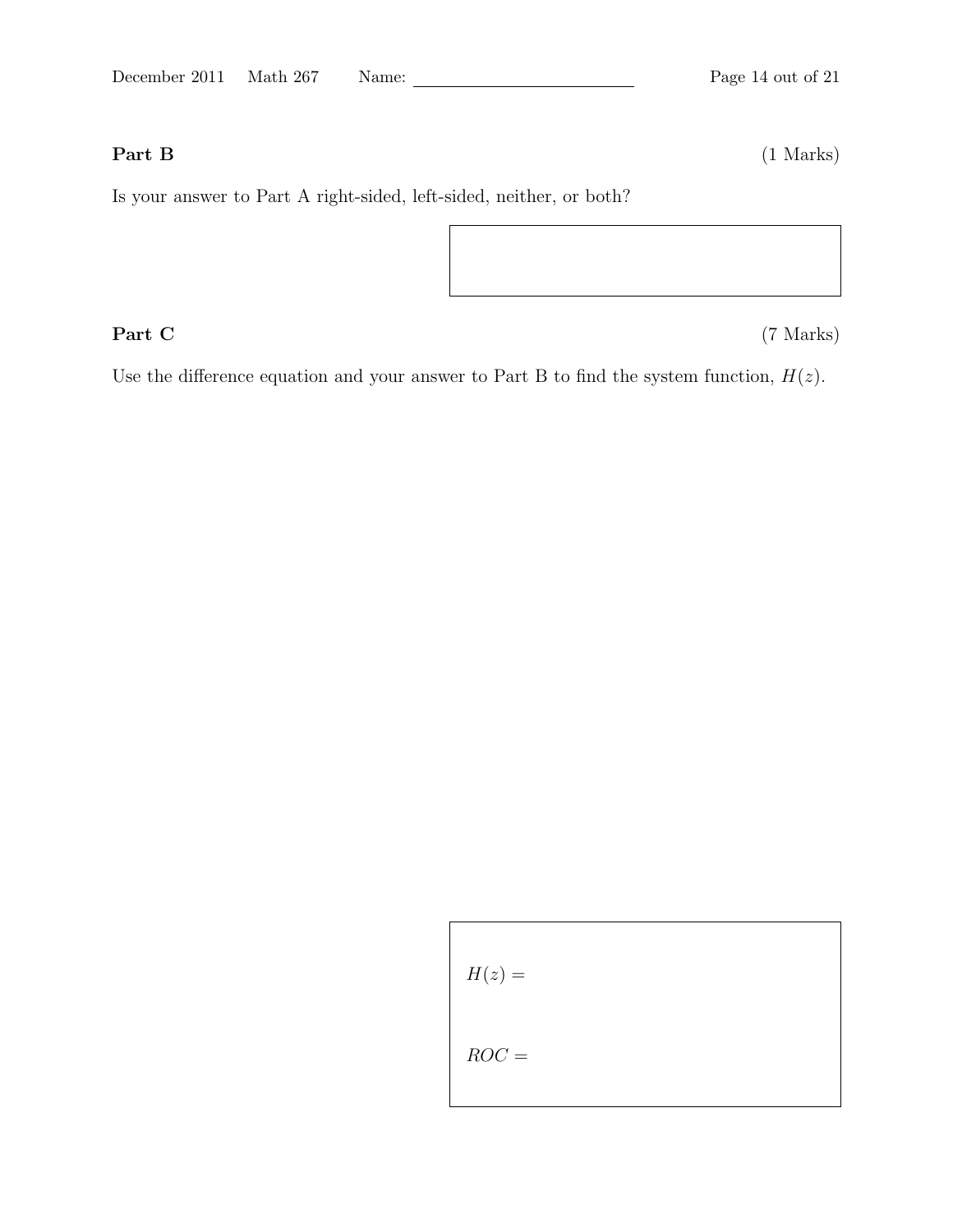### Problem 11 (4 Marks)

Consider two discrete-time LTI circuits:

Circuit  $\alpha$  is causal, with system function,

$$
F(z) = \frac{1}{z - \frac{2}{3}}
$$

Circuit  $\beta$  has system function,

$$
G(z) = \frac{z^2}{z^2 + \frac{3}{2}z - 1}; \quad \frac{1}{2} < |z| < 2
$$

Another circuit,  $\gamma$ , is made by using the output of circuit  $\alpha$  as input for circuit  $\beta$ .

What is the system function,  $H(z)$ , of circuit  $\gamma$ ?

$$
H(z) =
$$
  
ROC =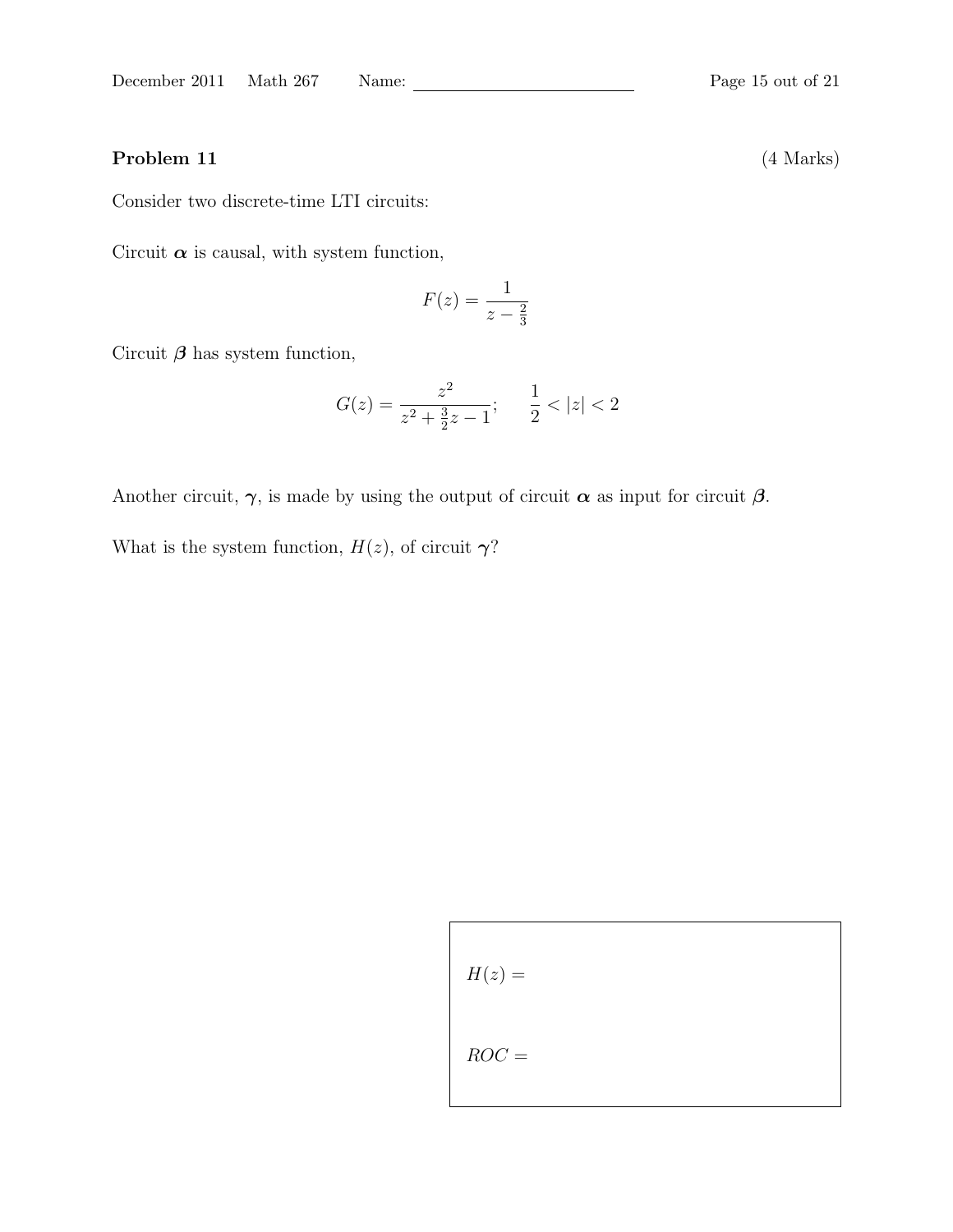Part A (6 Marks)

Find the DFT of,  $a[n] = [0, 1, 0, 1]$ . Give your answer as a vector, fully-simplied.

$$
\widehat{a}[k] = [ , , , , , ]
$$

Part B (4 Marks)

Use your answer to Part A to find the DFT of  $b[n] = [1, 0, 1, 0]$ .

$$
\widehat{b}[k] = [ , , , , , ]
$$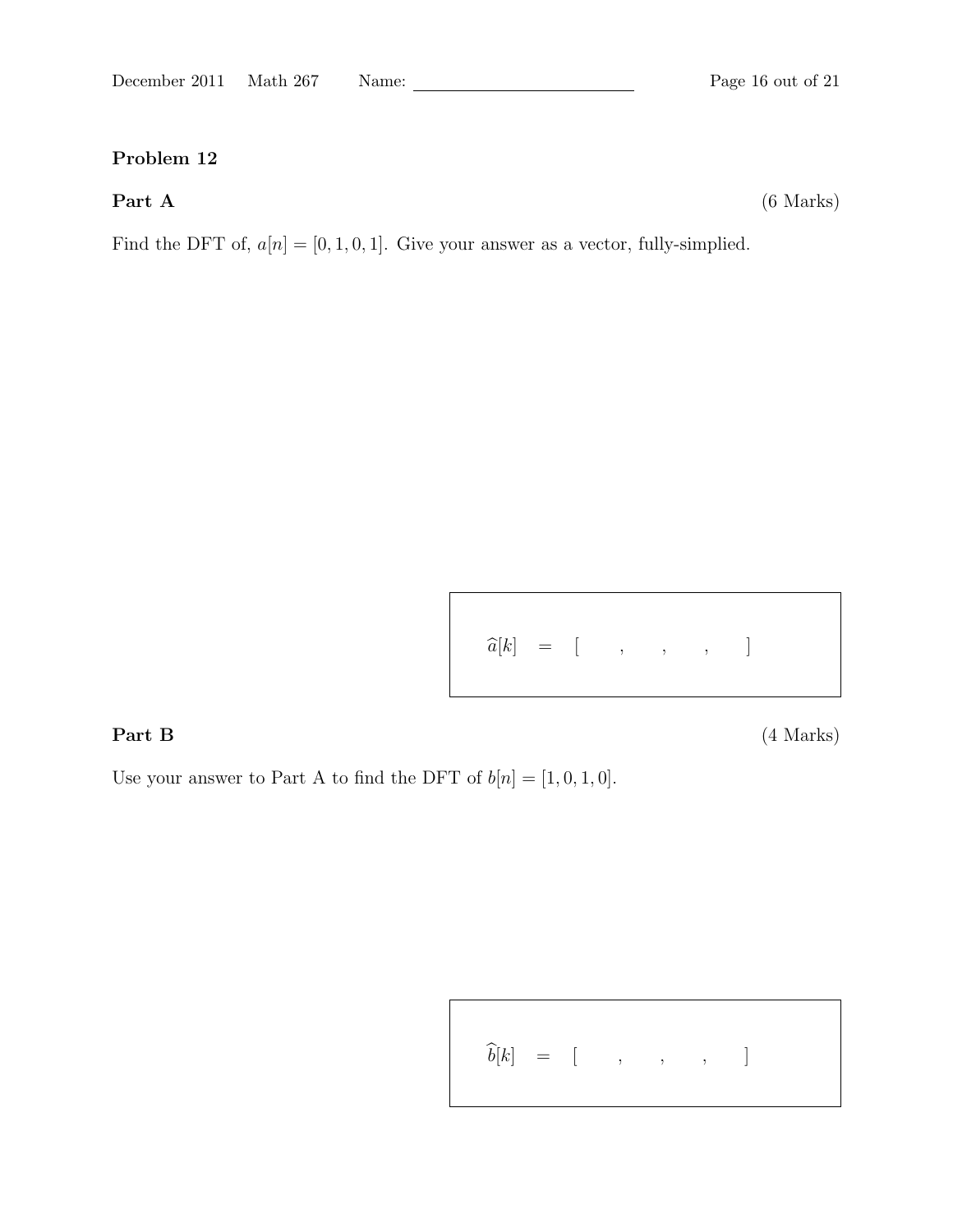# Problem 13 (6 Marks)

Compute the DFT of  $x[n] = \sin[\frac{\pi}{5}n]$ .

Hint: Rewrite  $x[n]$  as complex exponentials.